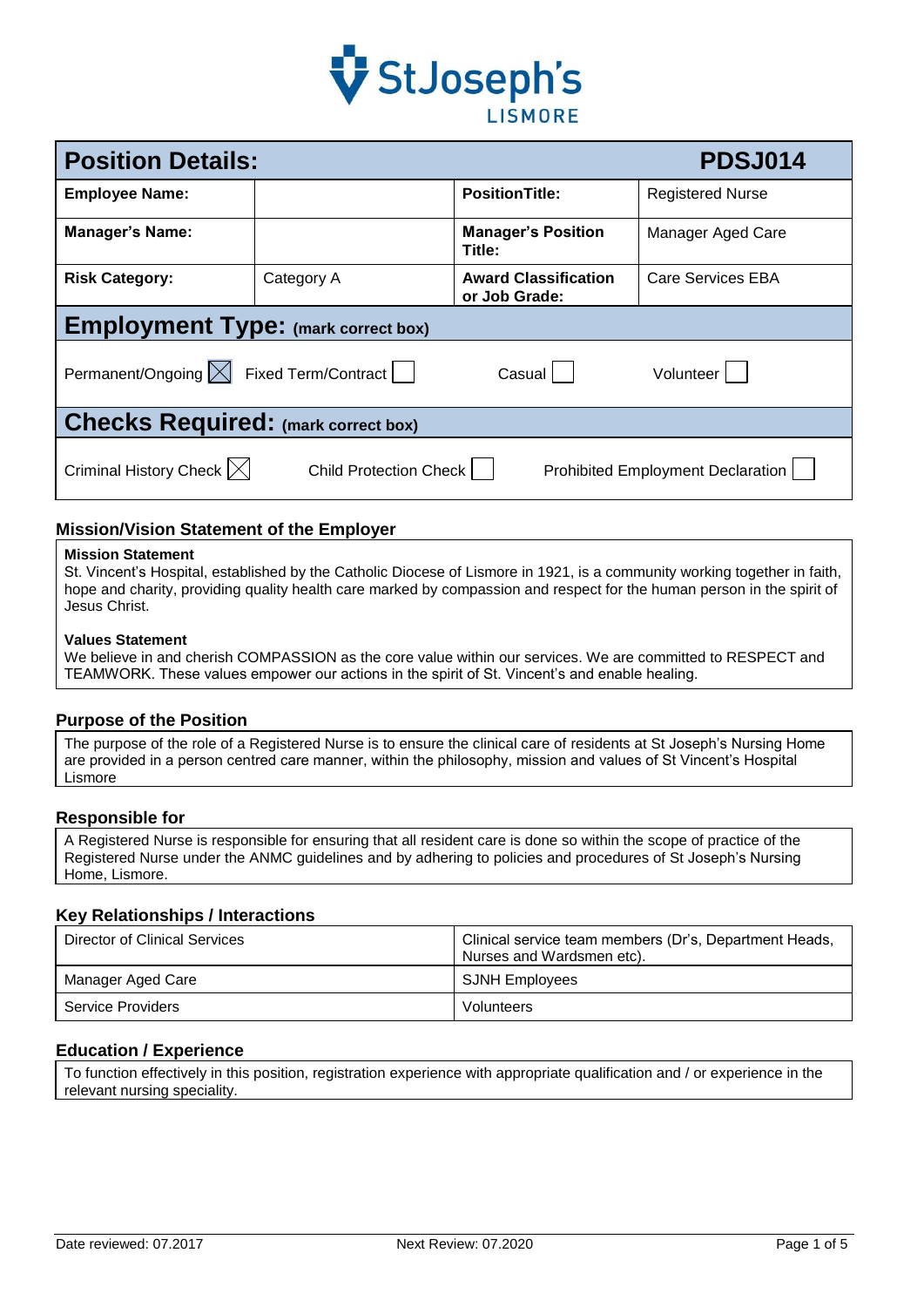

# **Position / Knowledge / Qualification Requirements**

| Registered nurse, current registration with AHPRA                 | Demonstrated knowledge of the principles governing<br>funding models, WH&S, Infection Control, Quality<br>Improvement, Waste Management, ACFI |
|-------------------------------------------------------------------|-----------------------------------------------------------------------------------------------------------------------------------------------|
| Commitment to the Mission and Values of St. Vincent's<br>Hospital | Proven interpersonal and communication skills with ability<br>to work within a multidisciplinary team so as to motivate<br>and lead people    |

### **Major Accountabilities of Position**

| Professional Leadership, Teamwork and Consultation      | <b>Clinical practice</b>                    |
|---------------------------------------------------------|---------------------------------------------|
| <b>Teamwork</b>                                         | General                                     |
| <b>Self</b>                                             | Administration                              |
| <b>Education, Training and Professional Development</b> | <b>Compliance and Legislative Knowledge</b> |
| <b>Quality and Workplace Health and Safety</b>          |                                             |

### **Responsibilities**

### **PROFESSIONAL LEADERSHIP, TEAMWORK AND CONSULTATION:**

- Ensure that all direct clinical nursing care has been undertaken during the shift through regular communication with the nursing staff
- Participate in the development and/or implementation of new nursing practise according to resident needs
- Debriefing and supporting staff following critical incidents in the nursing home
- Monitoring the use and maintenance of equipment
- Monitoring the supply and use of stock and supplies
- Completion of regular audits for the nursing home as required
- Provide support for the team with clinical service
- Exercise extended autonomy of decision making in the development of nursing specialty clinical practice and service delivery
- Provide leadership and support for professional values, goals and vision in line with the Nursing and Midwifery Board of Australia
- Provide care that demonstrates a high level of critical communication skills, verbal and written documentation and role modelling and apply this effectively and timely to peers, residents and carers
- Act with integrity, within own scope of practice and acknowledge the accountability for outcomes, contributing to the success and reputation of the unit and organisation
- Deliver a high standard of quality nursing care and communicate expectations clearly to staff
- Work positively within a team and contribute at meetings to achieve team goals and team building activities, along with embracing and assisting in adoption of change for improvement
- Liaise, consult and work collaboratively with all stakeholders and service providers in a multidisciplinary approach, in the planning, implementation and evaluation of programs/initiatives to support individual resident needs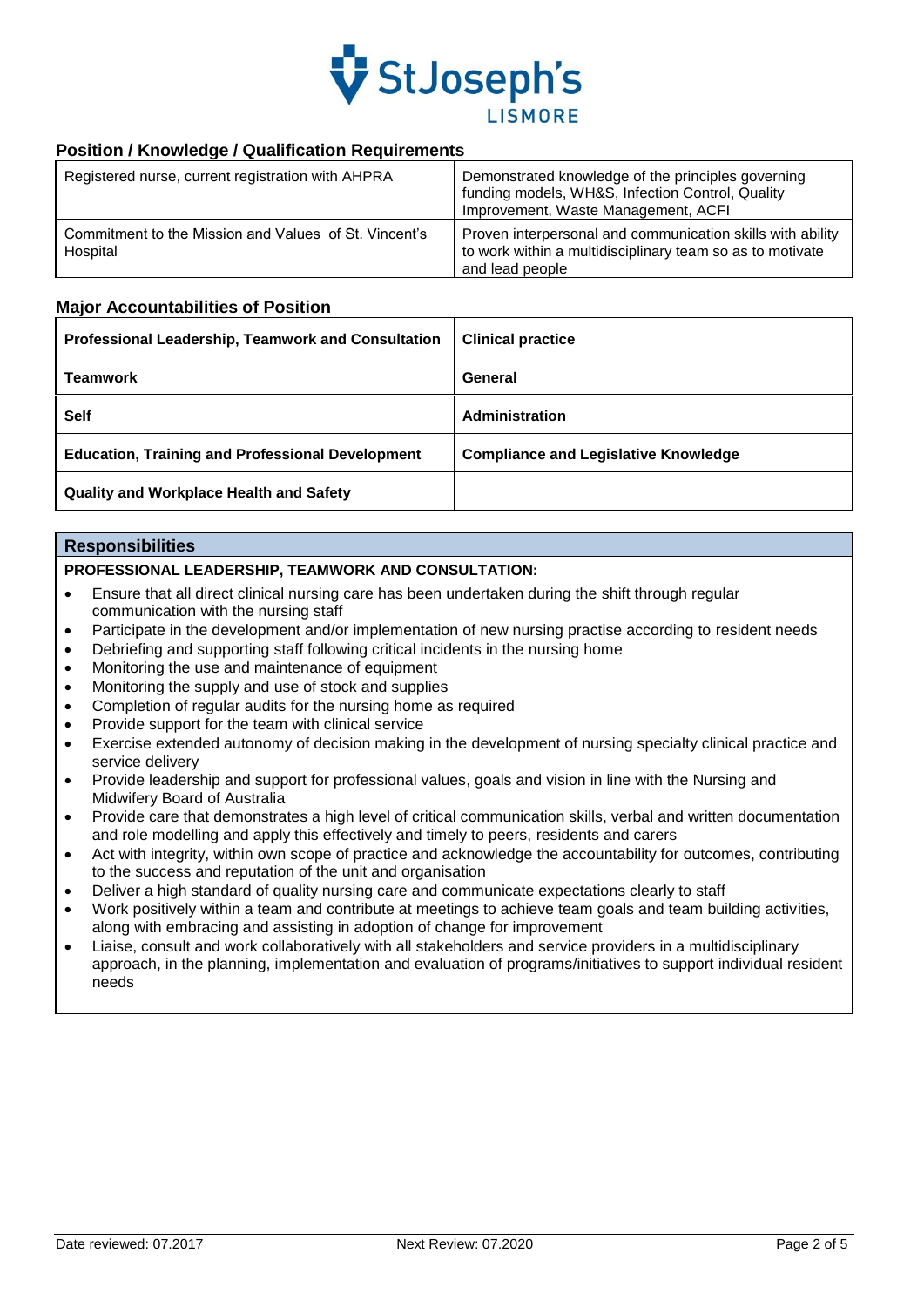

### **CLINICAL PRACTICE:**

- Contribute to the professional development and learning experience of colleagues by acting as a role model.
- Undertake other responsibilities as designated by the Manager Aged Care and/or Director of Clinical Services.
- Champion a high level of service provision: inclusive of all legal and professional practice requirements directed by NSW legislation, regulatory bodies and organisational directives, codes, standards, policies and procedures at a Registered Nurse level
- Provide, promote and coordinate the delivery of accountable and responsible resident centred, quality care that is outcome based and supports the philosophy of practice development
- Utilise a systems approach for referrals, information exchange to residents, their carers and other service providers, and use these as education opportunities for residents, carers and staff involved
- Undertake comprehensive resident assessments using a residents centred approach i.e. physical, psychosocial and spiritual aspects (inclusive not exhaustive)
- Champion the implemented model of care, support educational initiatives to assist with the change management process of the service
- Actively participate in the planning, implementation and evaluation of residents care/management plan and treatment/case management requirements
- Undertake and clarify responsibilities inherent to the clinician's individual work setting
- Act as a resident advocate by ensuring the rights, safety, privacy and confidentiality of residents is maintained
- Be accountable for the resident care experience.
- Complete all mandatory training as required.
- Be prepared to work elsewhere in the Hospital if required.

### **TEAMWORK:**

- Contribute to the Hospital's orientation/induction program
- To participate with nursing and other staff in coordinating harmonious working relationships.
- Ensure appropriate communication is maintained with colleagues, staff, residents, visitors and other stakeholders.
- Provide advice and support to team members in order to grow as an effective team
- Pro-active in completing team objectives.
- Share information and learning experiences with other members of the team.
- Participate in team meetings, post incident reviews and other decision making processes.
- Participate actively in setting team goals and possess a willingness to take on additional responsibility to improve team performance.
- Pro-active conflict management that is open, honest and considerate
- Mentor junior nursing personnel and students
- Assist AINs and ENs in providing high quality resident centred care that is efficient and cost effective
- Provide input into the performance appraisals of mentored EN's & AIN's.
- Be accountable for the resident care experience.
- Complete all mandatory training as required.
- Be prepared to work elsewhere in the Hospital if required.

## **GENERAL:**

- Complete competencies to a satisfactory standard
- Comply with the ANMC Code of Professional Conduct & Code of Ethics, the Nurses Act and the requirements of the AHPRA Board
- Complete self-appraisal within timelines
- Be accountable for the resident care experience.
- Complete all mandatory training as required.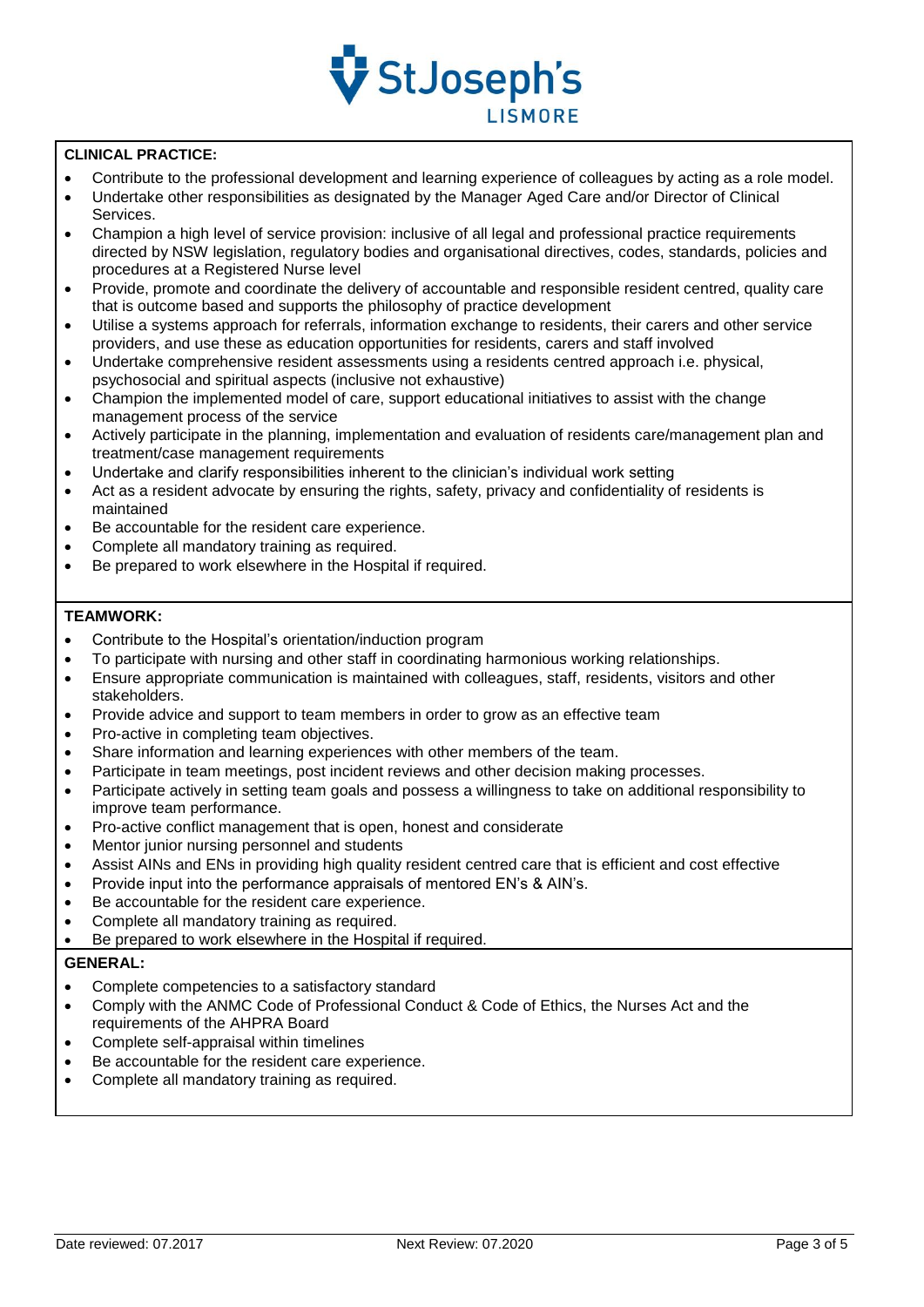

## **SELF:**

- Recognises the need for care of self
- Recognises own level of competence
- Demonstrates critical thinking in the conduct of the registered nursing practice
- Exhibit a commitment to quality service and participate in activities to enhance continuous quality improvement.
- Complete self-appraisal within timelines
- Comply with the ANMC Code of Professional Conduct & Code of Ethics, the Nurses Act and the requirements of the AHPRA Board

## **ADMINISTRATION:**

- Ensure all clinical documentation is correctly maintained
- Assist in the administration of the Nursing Department by participating in the appropriate committees as required
- Ensure that all resident documentation is organised, accurate, objective, complete and accessible, and remains strictly confidential
- Perform other duties as assigned by MAC / DCS

### **EDUCATION, TRAINING AND PROFESSIONAL DEVELOPMENT:**

- Participate in education programmes at ward and nursing service level.
- Act as a resource person/role model and mentor in the provision of care for all ward staff
- Contribute to and support the delivery of structured best practice education programs for staff working in the specialty
- Maintain contemporaneous knowledge base and clinical proficiency in nursing specialty, in accordance with best practice, legal and professional standards
- Practice within the limits of professional knowledge and expertise. This includes using a problem solving approach to provide improved standards of care and implementing advances in clinical practice for staff in the unit
- Facilitate staff awareness of and access to current policies and procedures that impact on safe care
- Support the orientation of new staff, supporting work patterns and structures to optimise the transition of learning within the specialty field
- Utilise practice development philosophy to foster a culture: enabling staff to source and use information/research to incorporate best practice within the teams work practices
- Establish and foster practice within the work environment that enables the communication of knowledge and feedback that is transferred into practice
- Develop own and share awareness of broader professional associations and health care issues and activities
- Actively participates in the Performance Management process as required
- Evaluate own performance to identify strengths and areas where professional development can occur

# **COMPLIANCE AND LEGISLATIVE KNOWLEDGE:**

All employees must comply with the requirements of:

- The Code of Conduct;
- Hospital Campus laws, rules and policies; and
- All relevant federal and state legislation, rules and regulations.

### **QUALITY AND WORKPLACE HEALTH AND SAFETY:**

- Cooperate with the Hospital Campus to enable compliance with the relevant National Standards.
- Comply with the Hospital Campus workplace health and safety policies, procedures and instructions to ensure the health and safety of yourself and others at the Hospital Campus.
- Cooperate with the Hospital Campus to enable compliance with the relevant WHS legislation and regulations
- Take all measures to ensure that the department you working in is safe and without risk to health and that all persons in the workplace take reasonable care to ensure the workplace is safe and without risk to health.
- Report unsafe or unhealthy conditions or behaviour to the Manager.